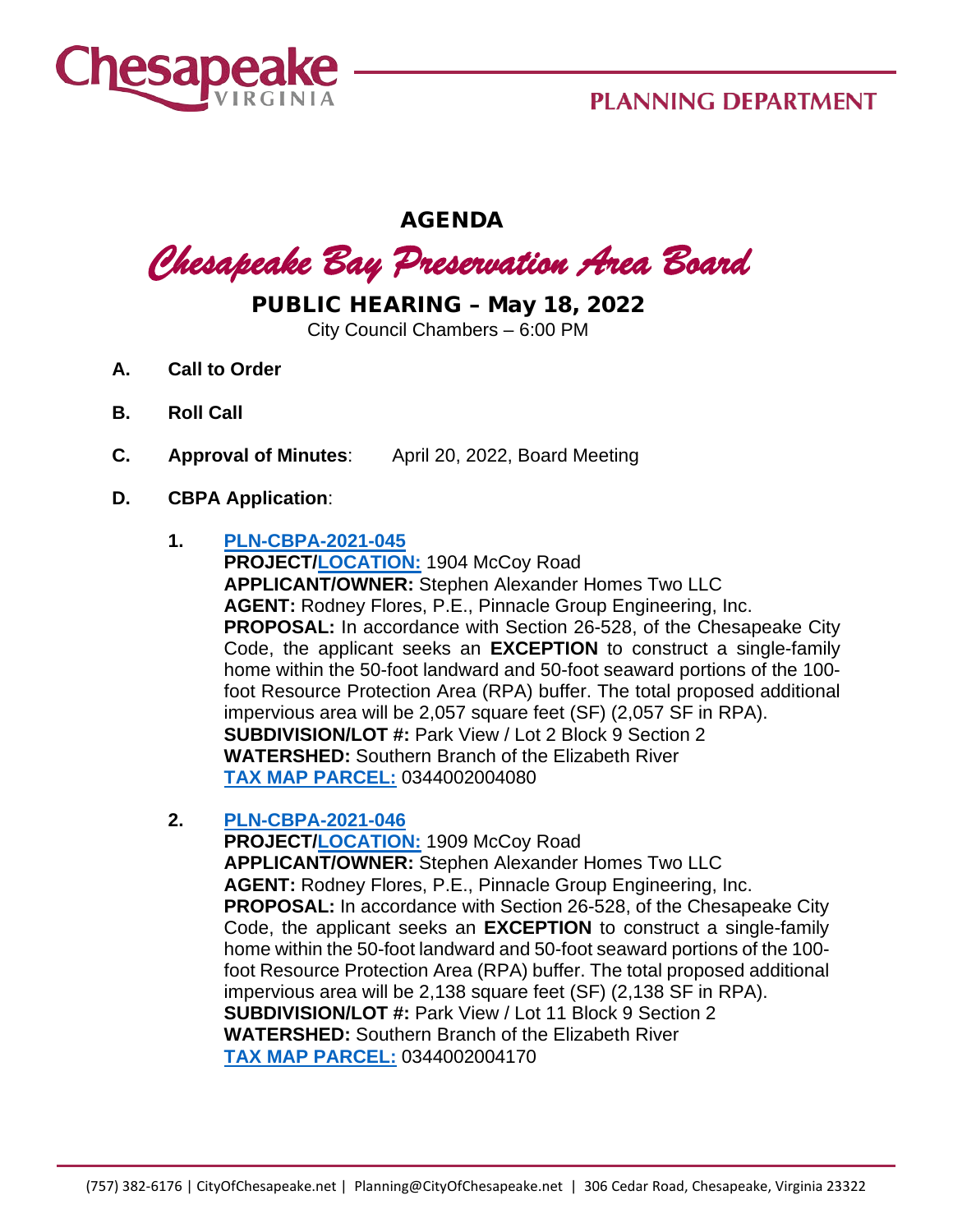# **3. [PLN-CBPA-2021-047](https://aca-prod.accela.com/CHESAPEAKE/Cap/CapDetail.aspx?Module=Planning&TabName=Planning&capID1=DUB21&capID2=00000&capID3=00NJ9&agencyCode=CHESAPEAKE&IsToShowInspection=)**

**PROJECT[/LOCATION:](https://www.cityofchesapeake.net/Assets/supporting_docs/actions_cbpa/2022/2022-05-18/pln-cbpa-2021-047_location_map.jpg)** 1913 McCoy Road **APPLICANT/OWNER:** Stephen Alexander Homes Two LLC **AGENT:** Rodney Flores, P.E., Pinnacle Group Engineering, Inc. **PROPOSAL:** In accordance with Section 26-528, of the Chesapeake City Code, the applicant seeks an **EXCEPTION** to construct a single-family home within the 50-foot landward and 50-foot seaward portions of the 100 foot Resource Protection Area (RPA) buffer. The total proposed additional impervious area will be 3,965 square feet (SF) (3,965 SF in RPA). **SUBDIVISION/LOT #:** Park View / Lot 10 Block 9 Section 2 **WATERSHED:** Southern Branch of the Elizabeth River **[TAX MAP PARCEL:](https://www.cityofchesapeake.net/Assets/supporting_docs/actions_cbpa/2022/2022-05-18/pln-cbpa-2021-047_aerial.jpg)** 0344002004160

# **4. [PLN-CBPA-2021-048](https://aca-prod.accela.com/CHESAPEAKE/Cap/CapDetail.aspx?Module=Planning&TabName=Planning&capID1=DUB21&capID2=00000&capID3=00NJE&agencyCode=CHESAPEAKE&IsToShowInspection=)**

**PROJECT[/LOCATION:](https://www.cityofchesapeake.net/Assets/supporting_docs/actions_cbpa/2022/2022-05-18/pln-cbpa-2021-048_location_map.jpg)** 1917 McCoy Road **APPLICANT/OWNER:** Stephen Alexander Homes Two LLC **AGENT:** Rodney Flores, P.E., Pinnacle Group Engineering, Inc. **PROPOSAL:** In accordance with Section 26-528, of the Chesapeake City Code, the applicant seeks an **EXCEPTION** to construct a single-family home within the 50-foot landward and 50-foot seaward portions of the 100 foot Resource Protection Area (RPA) buffer. The total proposed additional impervious area will be 4,371 square feet (SF) (4,371 SF in RPA). **SUBDIVISION/LOT #:** Park View / Lot 9 Block 9 Section 2 **WATERSHED:** Southern Branch of the Elizabeth River **[TAX MAP PARCEL:](https://www.cityofchesapeake.net/Assets/supporting_docs/actions_cbpa/2022/2022-05-18/pln-cbpa-2021-048_aerial.jpg)** 0344002004150

# **5. [PLN-CBPA-2021-049](https://aca-prod.accela.com/CHESAPEAKE/Cap/CapDetail.aspx?Module=Planning&TabName=Planning&capID1=DUB21&capID2=00000&capID3=00NJJ&agencyCode=CHESAPEAKE&IsToShowInspection=)**

**PROJECT[/LOCATION:](https://www.cityofchesapeake.net/Assets/supporting_docs/actions_cbpa/2022/2022-05-18/pln-cbpa-2021-049_location_map.jpg)** 1918 McCoy Road **APPLICANT/OWNER:** Stephen Alexander Homes Two LLC **AGENT:** Rodney Flores, P.E., Pinnacle Group Engineering, Inc. **PROPOSAL:** In accordance with Section 26-528, of the Chesapeake City Code, the applicant seeks an **EXCEPTION** to construct a single-family home within the 50-foot landward and 50-foot seaward portions of the 100 foot Resource Protection Area (RPA) buffer. The total proposed additional impervious area will be 4,867 square feet (SF) (4,867 SF in RPA). **SUBDIVISION/LOT #:** Park View / Lot 8 Block 9 Section 2 **WATERSHED:** Southern Branch of the Elizabeth River **[TAX MAP PARCEL:](https://www.cityofchesapeake.net/Assets/supporting_docs/actions_cbpa/2022/2022-05-18/pln-cbpa-2021-049_aerial.jpg)** 0344002004140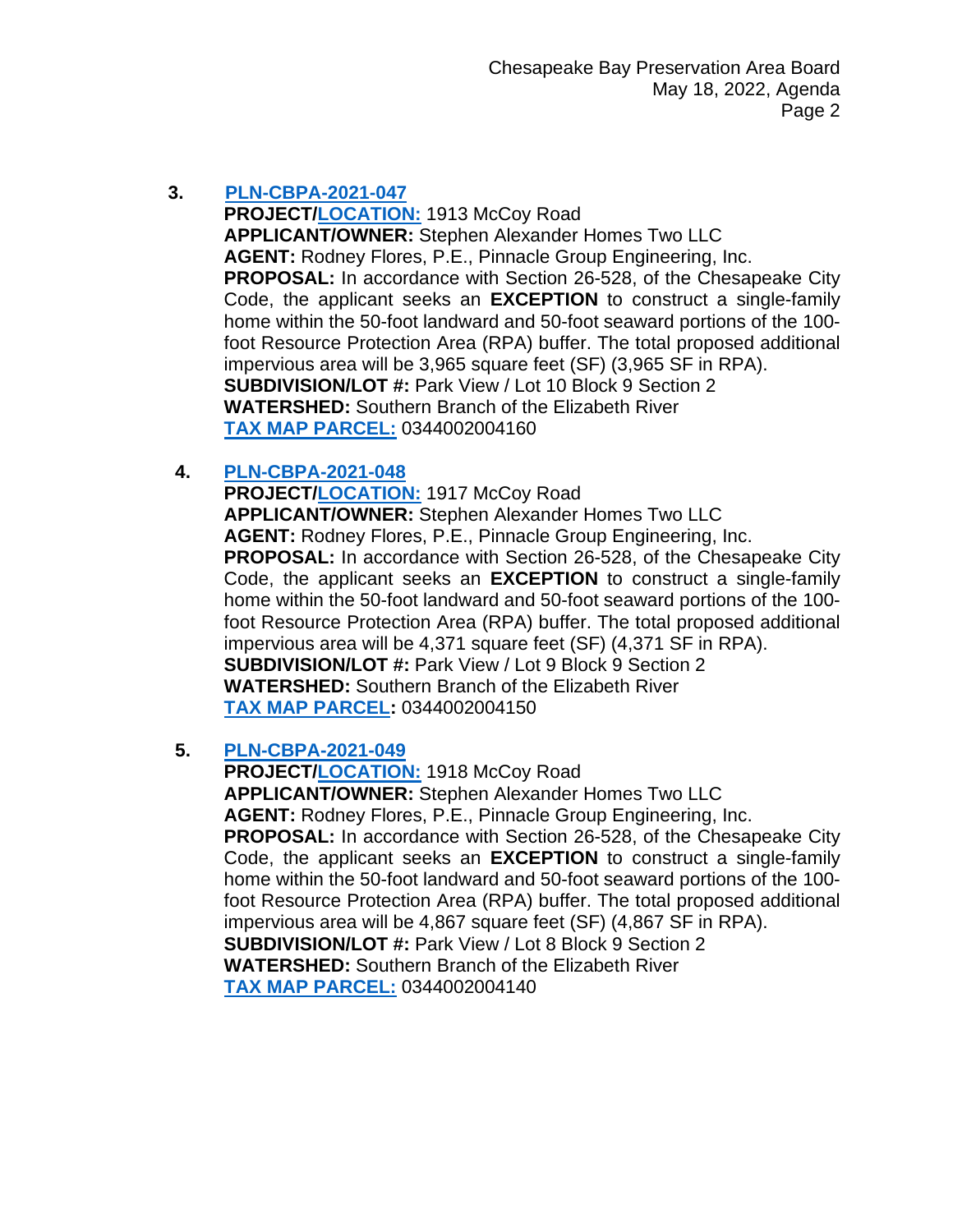#### **6. [PLN-CBPA-2021-050](https://aca-prod.accela.com/CHESAPEAKE/Cap/CapDetail.aspx?Module=Planning&TabName=Planning&capID1=DUB21&capID2=00000&capID3=00NJR&agencyCode=CHESAPEAKE&IsToShowInspection=)**

**PROJECT[/LOCATION:](https://www.cityofchesapeake.net/Assets/supporting_docs/actions_cbpa/2022/2022-05-18/pln-cbpa-2021-050_location_map.jpg)** 1916 McCoy Road **APPLICANT/OWNER:** Stephen Alexander Homes Two LLC **AGENT:** Rodney Flores, P.E., Pinnacle Group Engineering, Inc. **PROPOSAL:** In accordance with Section 26-528, of the Chesapeake City Code, the applicant seeks an **EXCEPTION** to construct a single-family home within the 50-foot landward and 50-foot seaward portions of the 100 foot Resource Protection Area (RPA) buffer. The total proposed additional impervious area will be 3,870 square feet (SF) (3,870 SF in RPA). **SUBDIVISION/LOT #:** Park View / Lot 7 Block 9 Section 2 **WATERSHED:** Southern Branch of the Elizabeth River **[TAX MAP PARCEL:](https://www.cityofchesapeake.net/Assets/supporting_docs/actions_cbpa/2022/2022-05-18/pln-cbpa-2021-050_aerial.jpg)** 0344002004130

# **7**. **[PLN-CBPA-2021-051](https://aca-prod.accela.com/CHESAPEAKE/Cap/CapDetail.aspx?Module=Planning&TabName=Planning&capID1=DUB21&capID2=00000&capID3=00NJT&agencyCode=CHESAPEAKE&IsToShowInspection=)**

**PROJECT[/LOCATION:](https://www.cityofchesapeake.net/Assets/supporting_docs/actions_cbpa/2022/2022-05-18/pln-cbpa-2021-051_location_map.jpg)** 1912 McCoy Road **APPLICANT/OWNER:** Stephen Alexander Homes Two LLC **AGENT:** Rodney Flores, P.E., Pinnacle Group Engineering, Inc. **PROPOSAL:** In accordance with Section 26-528, of the Chesapeake City Code, the applicant seeks an **EXCEPTION** to construct a single-family home within the 50-foot landward and 50-foot seaward portions of the 100 foot Resource Protection Area (RPA) buffer. The total proposed additional impervious area will be 4,563 square feet (SF) (4,563 SF in RPA). **SUBDIVISION/LOT #:** Park View / Lot 6 Block 9 Section 2 **WATERSHED:** Southern Branch of the Elizabeth River **[TAX MAP PARCEL:](https://www.cityofchesapeake.net/Assets/supporting_docs/actions_cbpa/2022/2022-05-18/pln-cbpa-2021-051_aerial.jpg)** 0344002004084

# **8. [PLN-CBPA-2021-053](https://aca-prod.accela.com/CHESAPEAKE/Cap/CapDetail.aspx?Module=Planning&TabName=Planning&capID1=DUB21&capID2=00000&capID3=00NLK&agencyCode=CHESAPEAKE&IsToShowInspection=)**

**PROJECT[/LOCATION:](https://www.cityofchesapeake.net/Assets/supporting_docs/actions_cbpa/2022/2022-05-18/pln-cbpa-2021-053_location_map.jpg)** 1910 McCoy Road **APPLICANT/OWNER:** Stephen Alexander Homes Two LLC **AGENT:** Rodney Flores, P.E., Pinnacle Group Engineering, Inc. **PROPOSAL:** In accordance with Section 26-528, of the Chesapeake City Code, the applicant seeks an **EXCEPTION** to construct a single-family home within the 50-foot landward and 50-foot seaward portions of the 100 foot Resource Protection Area (RPA) buffer. The total proposed additional impervious area will be 2,510 square feet (SF) (2,510 SF in RPA). **SUBDIVISION/LOT #:** Park View / Lot 5 Block 9 Section 2 **WATERSHED:** Southern Branch of the Elizabeth River **[TAX MAP PARCEL:](https://www.cityofchesapeake.net/Assets/supporting_docs/actions_cbpa/2022/2022-05-18/pln-cbpa-2021-053_aerial.jpg)** 0344002004083